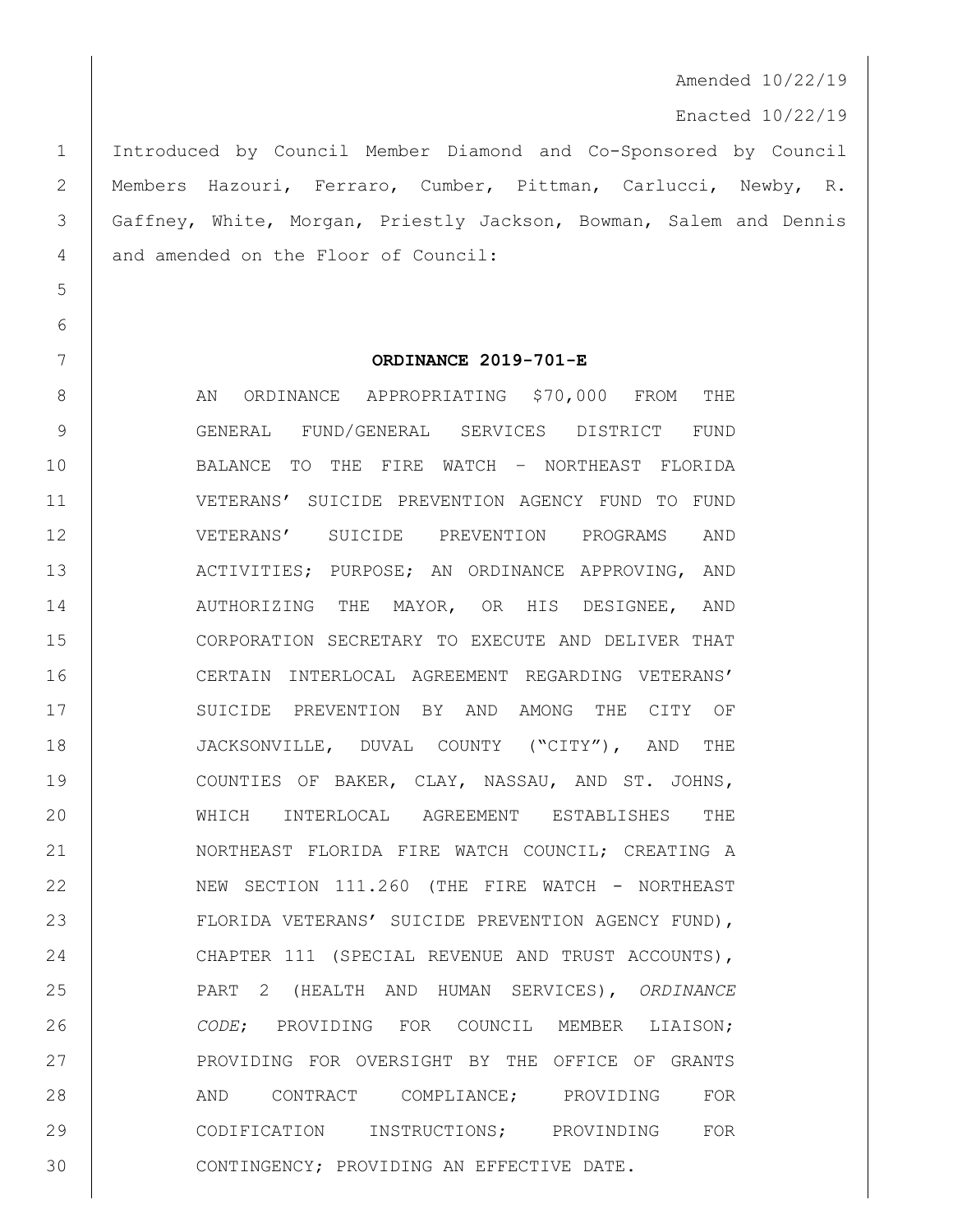**WHEREAS,** approximately 20 veterans die by suicide each day, which is at least 1.5 times higher than those individuals who 4 have not served in the military; and

 **WHEREAS,** Florida has the third largest veteran population in 6 the nation, only preceded by California and Texas; and

 **WHEREAS,** Northeast Florida has a high concentration of military veterans given the proximity of military installations in 9 the Northeast Florida area, with veterans representing about 9.2 10 percent of the City of Jacksonville area population; and

 **WHEREAS,** the Counties of Baker, Clay, Nassau and St. Johns 12 and the City of Jacksonville, Duval County ("City") (collectively, the "Counties" or individually, "County") desire to see a reduction in suicides among Northeast Florida veterans using a 15 | coordinated approach to suicide prevention; and

 **WHEREAS,** the Counties pursuant to Section 163.01, *Florida Statutes*, wish to make the most efficient use of their powers and 18 | cooperate, collaborate and coordinate with each other on the basis of mutual advantage regarding the prevention of suicide in Northeast Florida veterans and form a separate multi- jurisdictional governmental entity made up of representatives from 22 each County to address veterans' suicide prevention; and

 **WHEREAS,** the Board of County Commissioners of each County 24 | desire that its county be included in a collaborative effort among the Counties to reduce the rates of suicide in Northeast Florida 26 veterans as contemplated herein.

**BE IT ORDAINED** by the Council of the City of Jacksonville:

 **Section 1. Recitals.** The Recitals above are true and 29 correct and incorporated herein by this reference.

 **Section 2. Findings.** The City does hereby find and determine that: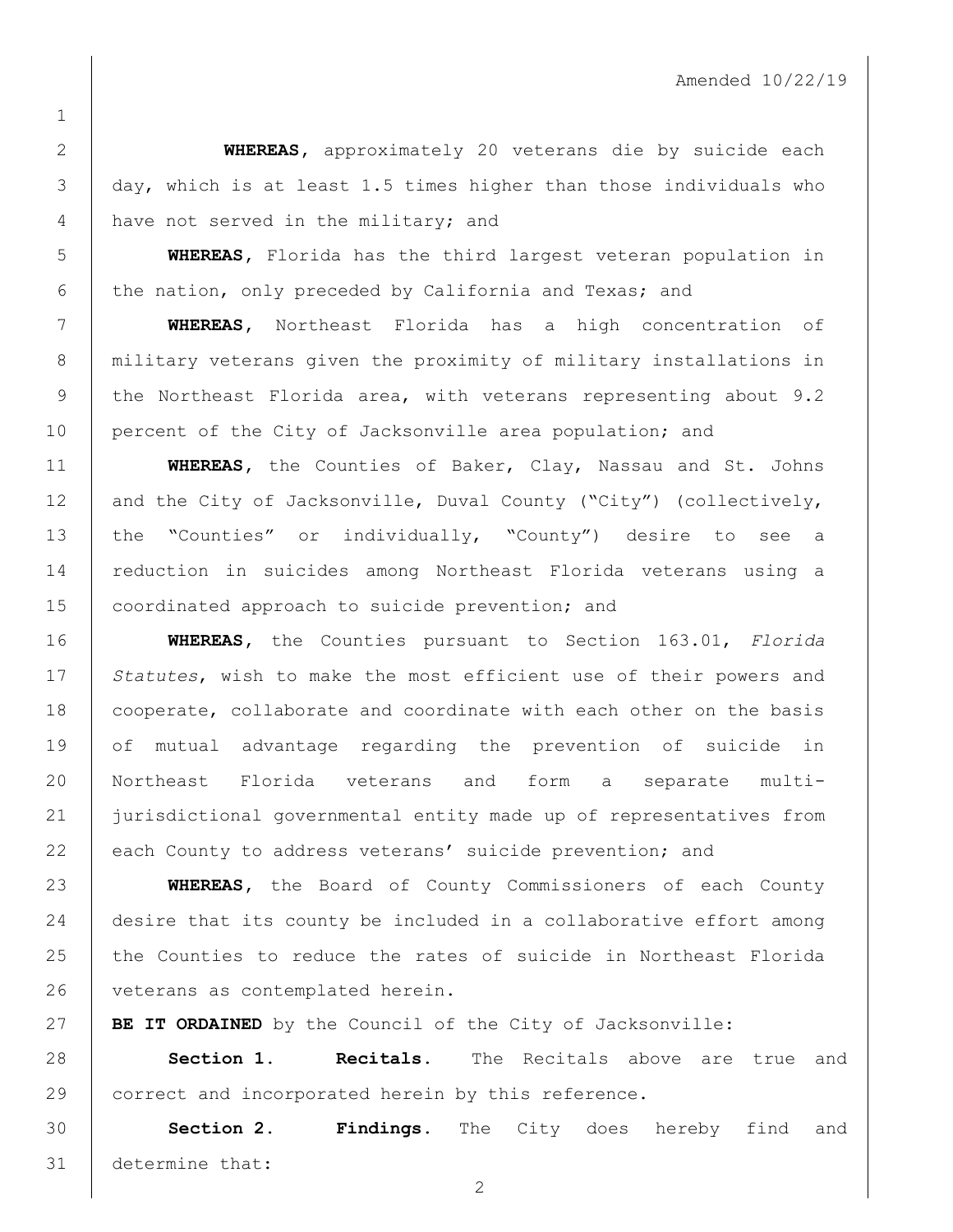Amended 10/22/19

1 (A) The prevention of veterans' suicide in Northeast Florida 2 serves a public purpose;

 (B) It is in the best interest of the City to be included in a collaborative effort among the Counties of Baker, Clay, Nassau and St. Johns to prevent suicide in Northeast Florida veterans;

7 (C) It is in the best interest of the City to participate in 8 the membership of the Northeast Florida Fire Watch Council, and it 9 is necessary and desirable for the City to authorize, execute, and 10 deliver the Interlocal Agreement Regarding Veterans' Suicide 11 Prevention by and among the City and the Counties of Baker, Clay, 12 | Nassau, and St. Johns, in substantially the same form as contained 13 in **Second Revised Exhibit 1,** labeled as "Second Revised Exhibit 1, 14 Revised Agmt, October 15, 2019 – Finance" attached hereto and 15 incorporated herein by this reference (the "Interlocal Agreement").

16 **Section 3. Appropriation.** For the 2019-2020 fiscal year, 17 | within the City's budget, there are hereby appropriated the 18 indicated sum(s) from the account(s) listed in subsection (a) to the 19 account(s) listed in subsection (b):

20 (The account information is attached hereto as **Exhibit 2** and 21 | incorporated herein by this reference)

22 (a) Appropriated from:

23 See attached **Exhibit 2** \$70,000.00

24 (b) Appropriated to:

25 See attached **Exhibit 2** \$70,000.00

 (c) **Explanation of Appropriation.** This ordinance appropriates 27 | S70,000.00 from the General Fund/General Services District Fund Balance to The Fire Watch – Northeast Florida Veterans' Suicide Prevention Agency Fund to fund programs 30 and activities authorized by the Northeast Florida Fire Watch Council to prevent veterans' suicide in Northeast

3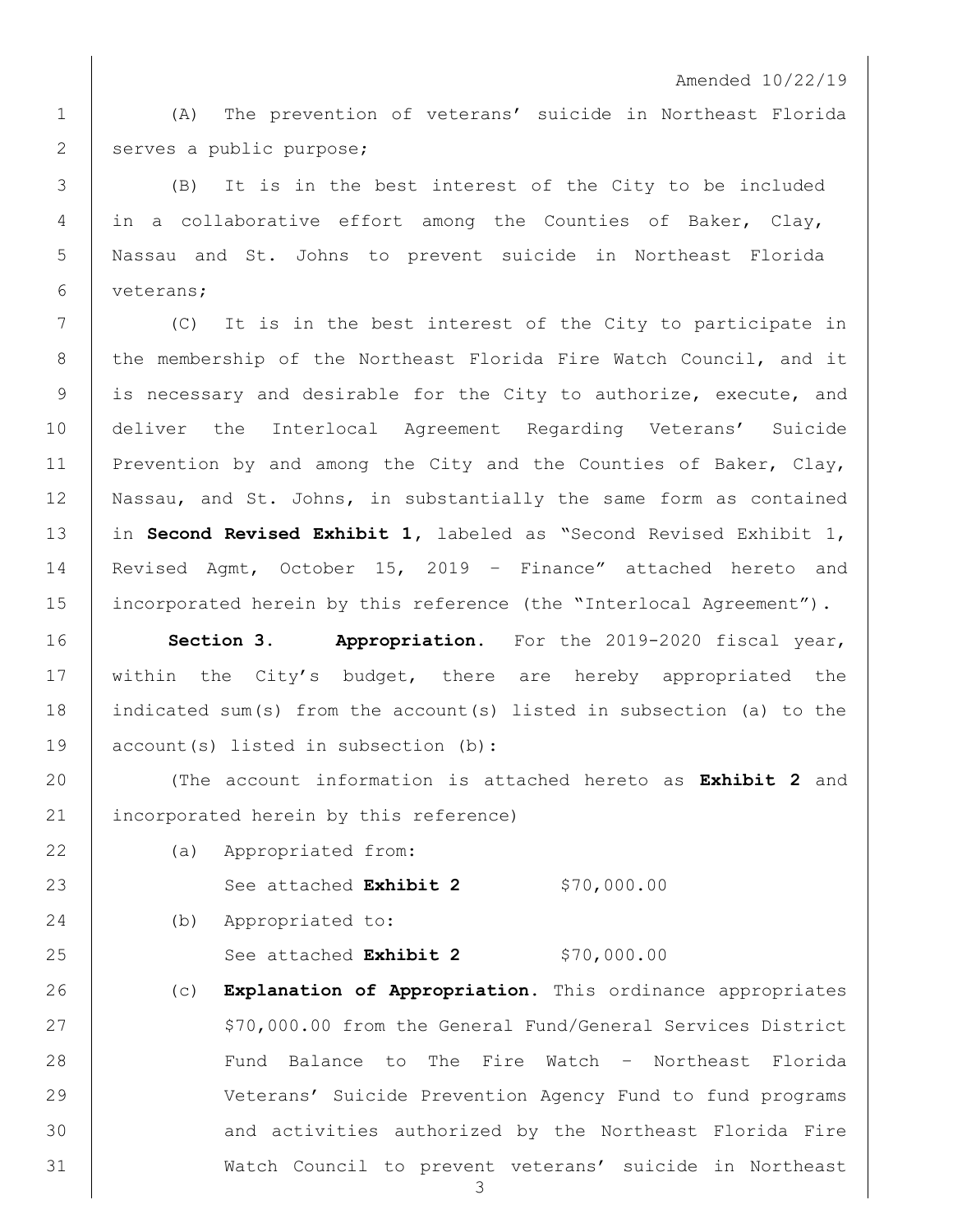Florida, subject to the Interlocal Agreement terms.

 **Section 4**. **Purpose.** The purpose of the appropriation above is to fund programs and activities authorized by the Northeast Florida Fire Watch Council for the purpose of preventing veterans' 5 | suicide in Northeast Florida, subject to the Interlocal Agreement terms.

 **Section 5. Approval and authorizations.** There is hereby 8 | approved, and the Mayor, or his designee, and Corporation Secretary 9 are hereby authorized to execute and deliver for and on behalf of 10 the City the Interlocal Agreement. Additionally, the Mayor, or his designee, and Corporation Secretary are authorized to negotiate, 12 execute and deliver for and on behalf of the City an agreement between the City and the Northeast Florida Fire Watch Council for 14 the City to serve as the administrator of the Interlocal Agreement, 15 as provided therein.

 **Section 6. New Section 111.260 (The Fire Watch - Northeast Florida Veterans' Suicide Prevention Agency Fund), Part 2 (Health and Human Services), Chapter 111 (Special Revenue and Trust Accounts),** *Ordinance Code***.** A new Section 111.260 (The Fire Watch - 20 | Northeast Florida Veterans' Suicide Prevention Agency Fund), Part 2 (Health and Human Services), Chapter 111 (Special Revenue and Trust Accounts), *Ordinance Code*, is hereby created to read as follows:

**CHAPTER 111. SPECIAL REVENUE AND TRUST ACCOUNTS**

**\* \* \***

**PART 2. HEALTH AND HUMAN SERVICES.**

**\* \* \***

 **Sec. 111.260. The Fire Watch - Northeast Florida Veterans' Suicide Prevention Agency Fund.** 

 (a) There is created within the Agency Funds an agency fund account to be known as The Fire Watch - Northeast Florida Veterans' Suicide Prevention Agency Fund ("Fund"), into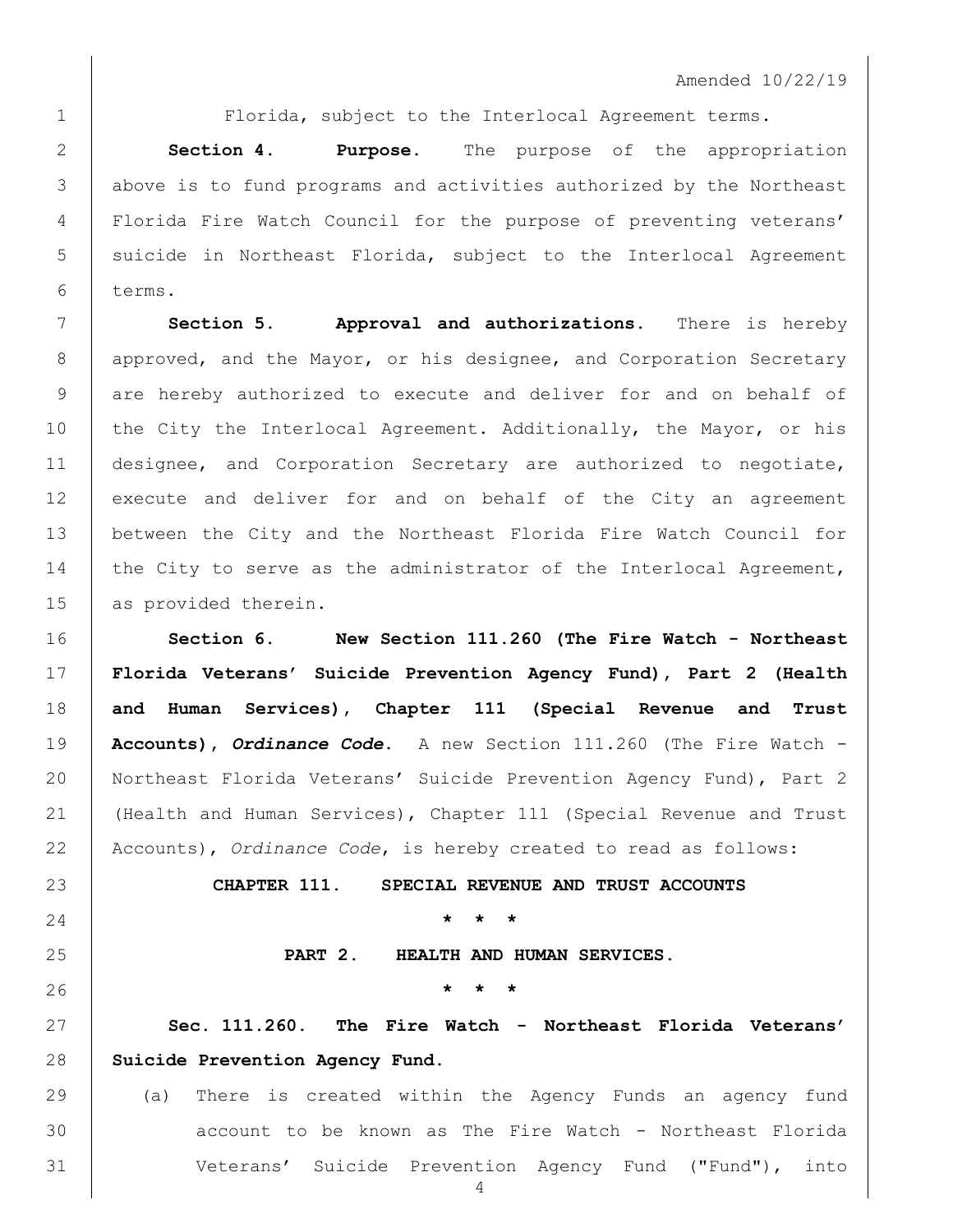## Amended 10/22/19

1 | Which shall be deposited all private donations, 2 contributions, monetary gifts, sponsorship monies, and other 3 monies designated for the approved uses in this section. 4 Monies deposited into the Fund shall be used to defray the 5 costs and expenses related to programs and activities 6 | authorized by the Northeast Florida Fire Watch Council (the 7 | Tire Watch Council") established pursuant to the Interlocal 8 | Agreement Regarding Veterans' Suicide Prevention by and 9 | among the City of Jacksonville, Florida (Duval County), 10 Baker County, Florida, Clay County, Florida, Nassau County, 11 Florida and St. Johns County, Florida, approved by Ordinance 12 2019-701-E. All monies and interest placed into the Fund are 13 hereby appropriated for the purposes of the Fund and such 14 shall not lapse to the General Fund at the close of any 15 fiscal year, but instead shall carry over to the next fiscal 16 year. The Fire Watch Council shall approve and authorize all 17 expenditures from the Fund. The Director of Finance and 18 | Administration, or his designee, is authorized and directed 19 to make disbursements from the Fund upon receipt of the Fire 20 Watch Council's written request and approval of such 21 expenditure.

22 (b) There is hereby established, in addition to the Agency Fund, 23 a separate federal and state grants account (collectively, 24 "Federal and State Grants Account") into which federal and 25 State funding applied for by the Fire Watch Council, or the 26 City of Jacksonville as administrator for the Fire Watch 27 Council, shall be deposited. All federal and state funding 28 | awards shall be expended by the Fire Watch Council 29 consistent with the purposes and terms set forth in the 30 Interlocal Agreement. The Fire Watch Council shall approve 31 and authorize all expenditures from the Federal and State

5